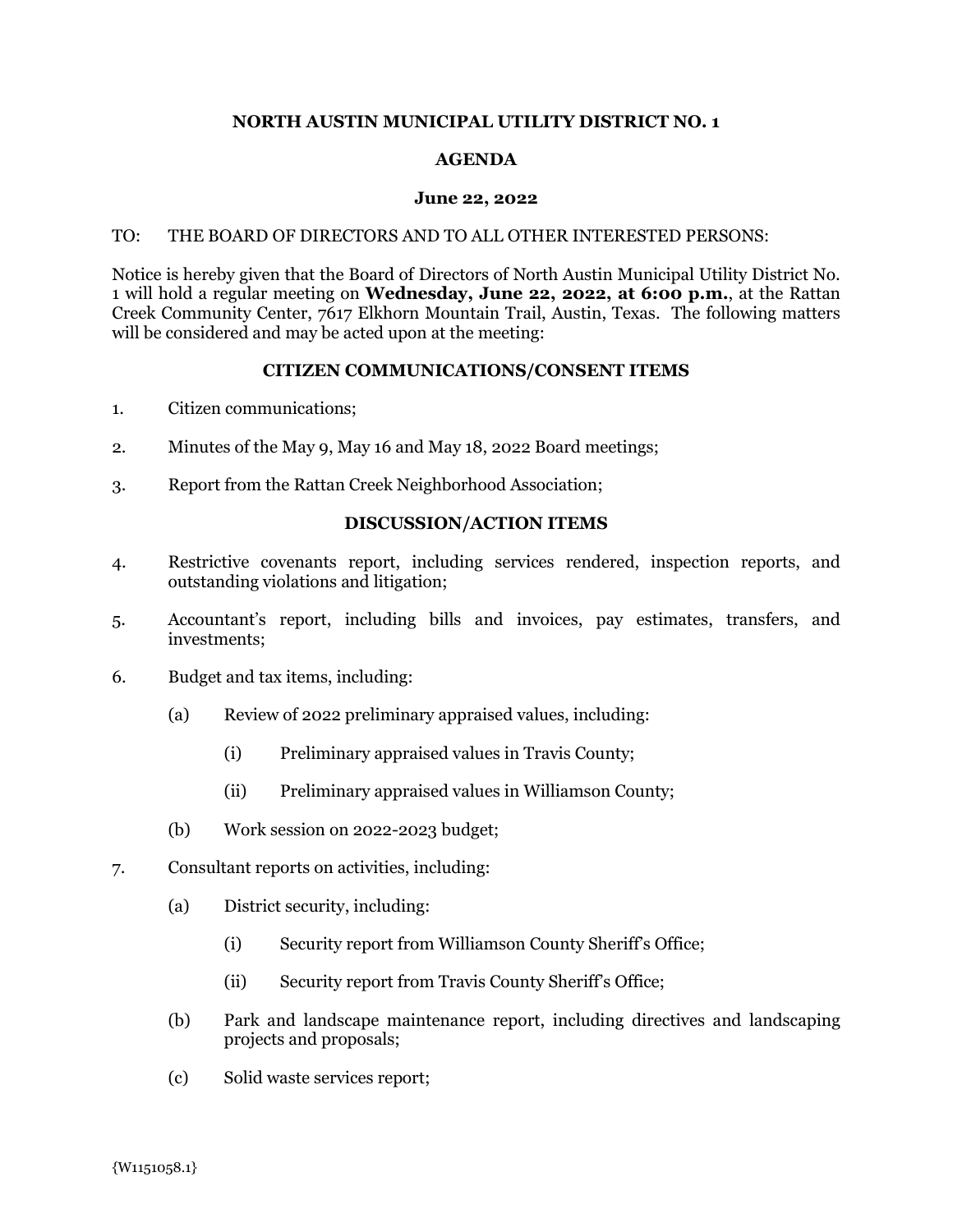- (d) Pool and community center report, including:
	- (i) Directives;
	- (ii) Review of pool rules, including Amended and Restated Resolution Adopting Rules for Use of District Parks and Recreational Facilities;
- 8. Report from the District's General Manager, including:
	- (a) Cleaning services report;
	- (b) Facilities repair, maintenance matters and related proposals;
	- (c) Water conservation and drought management;
	- (d) Leak detection;
	- (e) Robinson Park playscape, including:
		- (i) Proposal from TCB Construction Inc. for demolition of existing curbing and installation of new curbing;
		- (ii) Proposal from TexaScapes, Inc. for landscaping services and granite installation;
	- (f) Rattan Creek Park/Robinson Park master signage;
	- (g) Bank bill pay interception program with Vanco;
- 9. Report from the District's Engineer, including:
	- (a) Directives;
	- (b) Parmer Lane Bridge project;
	- (c) Rattan Creek pool equipment building renovation/remodel and expansion project;
	- (d) Tamayo Drive pump station check valve;
	- (e) 2022 sanitary sewer TV inspection;
	- (f) Storm sewer inventory and inspection;
- 10. Lobbyists' report;
- 11. Review bond projects, including proposals to replace fire hydrants;
- 12. City of Austin wholesale rate cases;
- 13. Future annexation, limited district conversion, and other City of Austin related issues;